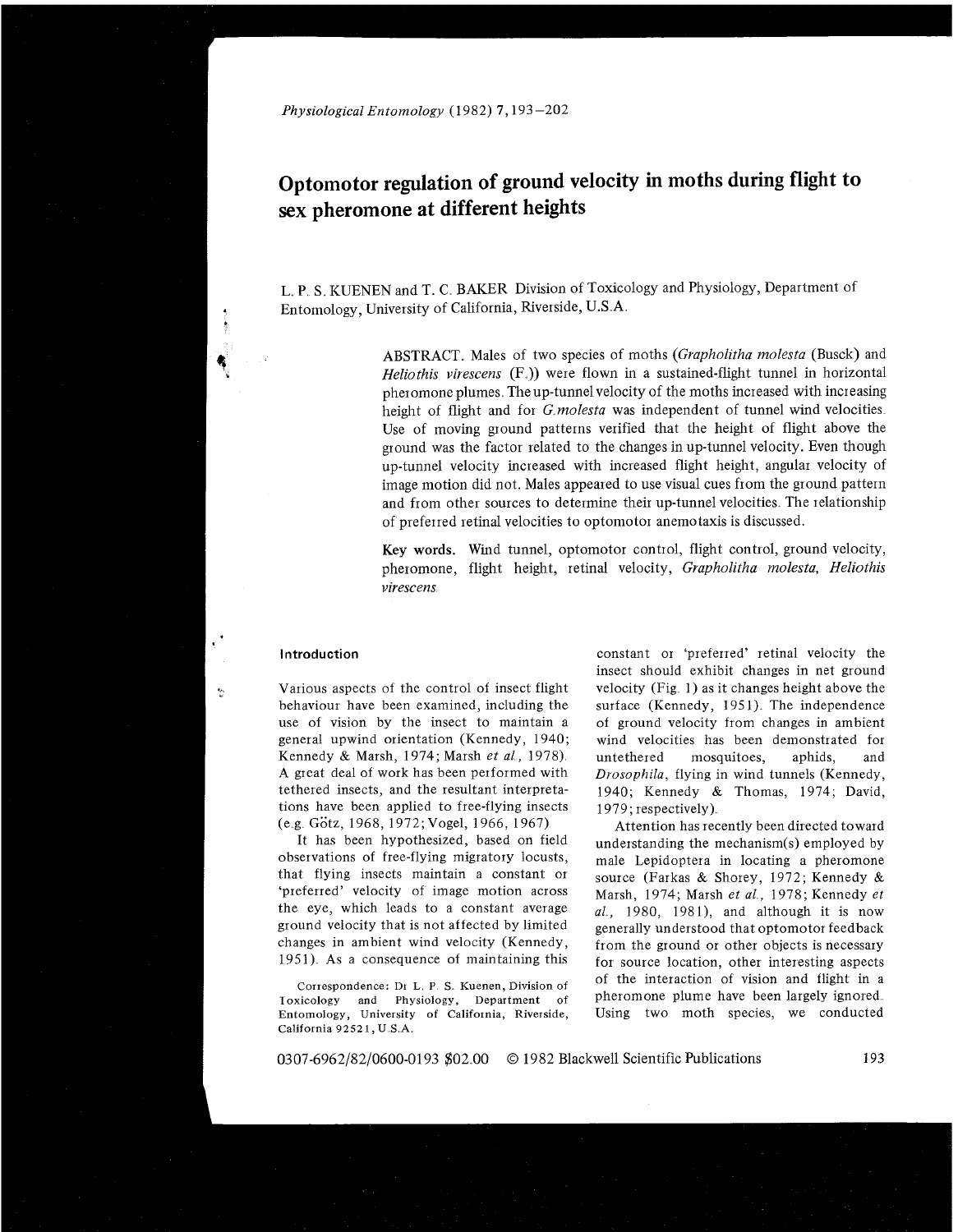# 194 L P S *Kuenen and T* C *Baker*



FIG. 1. Diagrammatic representation of a freeflying moth's **visual** encounteis while flying at different heights. At greater heights  $(h_1, h_2, h_3)$ greater distances  $(d_1, d_2, d_3)$  will have to be covered in a given time if the angular velocity of image motion (retinal velocity) is to remain the same at each height

experiments to examine the effects of flight height on ground velocities and airspeeds of males flying to a pheromone source

The advantage of using a male's response to sex pheromone lies in the ability of the experimenter to dictate the untethered insect's flight height by specifying a horizontal plume height, due to the moths' propensity to remain in the (time-averaged) pheromone plume. We report here that ground velocity varies directly with height of flight, and does not vary with wind velocity A constant retinal velocity of image motion, however, was not maintained concurrent with the increasing ground velocities

# **Materials and Methods**

#### *General*

Oriental fruit moths, *Grapholitha molesta* (Busck), were reared on small gieen thinning

apples (Baker et al., 1981). Tobacco budworm moths, *Heliothis virescens* (F) were reared on a modified pinto bean diet (Shorey & Hale, 1965) Males of both species were separated from females in the pupal stage and were aged daily after emergence Adults and larvae were maintained at  $25 \pm 2^{\circ}$ C on 16 h light: 8 h dark (LD 16:8) and LD 14:10 cycles for *G molesta* and *H virescens*, respectively, and from emergence males were always isolated from females Adults had continuous access to **<sup>1</sup>** 8% sucrose

Males were flown in a clear plastic (polycarbonate) wind tunnel (modified after Miller & Roelofs, 1978) with a working section 1 m wide at floor level,  $0.90 \text{ m}$  high, and  $3.65 \text{ m}$ long. A moveable belt ('treadmill'), with alternating 10-cm black and 10-cm white transverse stripes, was positioned 1 5 cm below the 6-mm-thick clear plexiglass floor It could be driven downwind (by a rheostatcontrolled 1/15 hp electric motor) at up to at least 350 cm/s, measured by a wheel-driven bicycle speedometer

Air flow was provided by a 1-hp threeblade fan blowing through two layers of muslin (individually supported by an aluminium window screen) and a final layer of polyester. The cloth layers smoothed the air flow so that a Ticla smoke plume from a rubber septum was level and *c*. 15 cm wide at the downwind end of the tunnel, and *c*. 10cm wide in the tunnel's centre (at a wind velocity of 58 cm/s)

Mean wind velocities were measured by an AnemothermB (Model 60) hot-wire anemometer and regulated by a voltage-monitored variac powering the fan. Wind velocities were measured cross-sectionally in the working section of the tunnel at both the pheromone release platform (see below) and halfway down the length of the tunnel Measurements were taken at 7.5 cm intervals from 12.5 to 65cm above the tunnel floor and laterally (at each height) from the tunnel's centre toward the sides. These measurements were taken with wind velocities of 40, 58, 78 and 88 cm/s, measured at 20cm above the centre of the tunnel floor At all measurement points changes in wind velocity were less than  $\pm 10\%$  from the expected.

*G molesta* males were flown at a light intensity of 80 lux, provided by fluorescent overhead lights diffused by alayer of expanded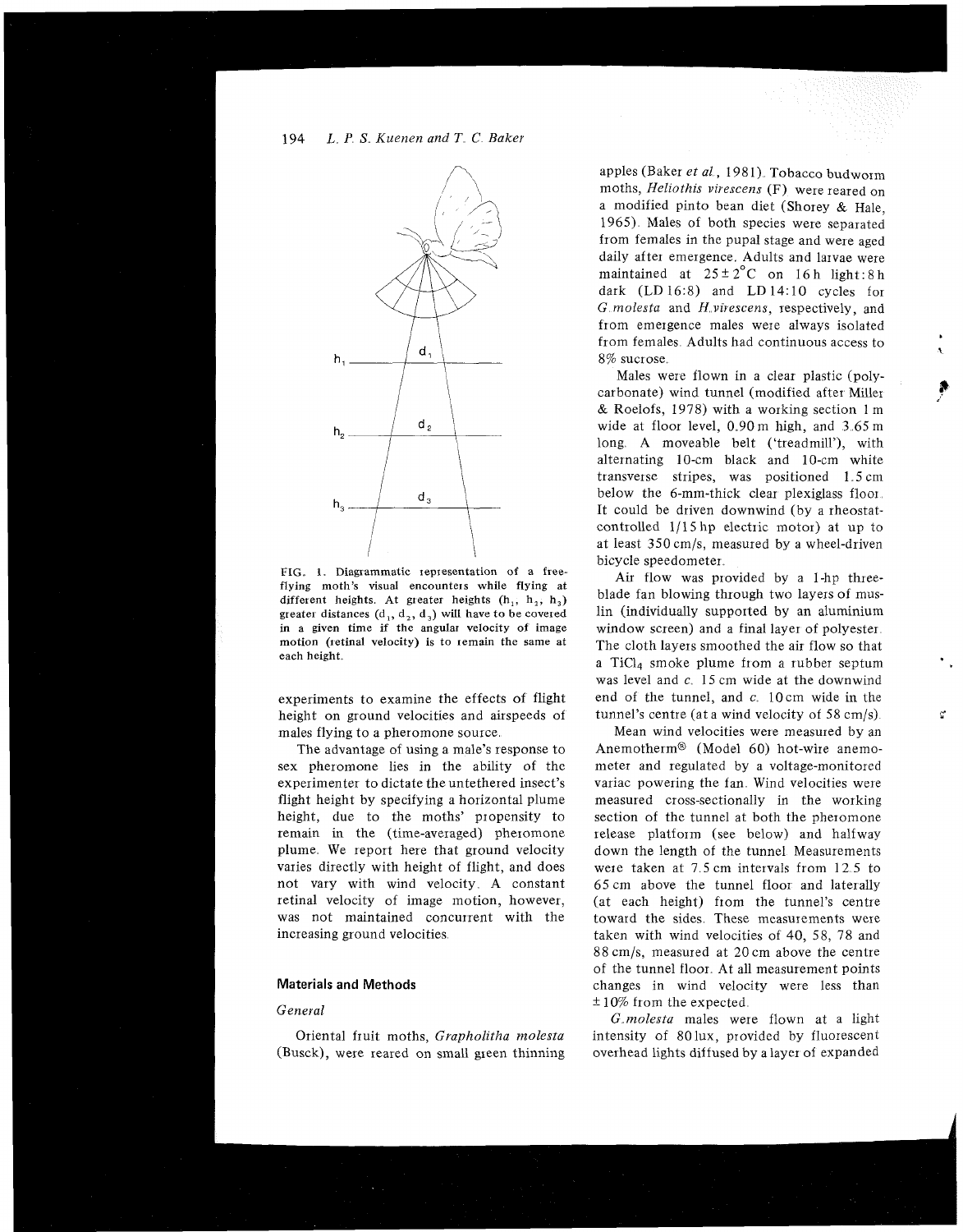polystyrene, while H *virescens* males were flown at 5lux provided by four voltageregulated, 3-W incandescent lights diffused by reflection from the polystyrene ceiling Pheromone was scavenged from the tunnel by a 30-cm diameter exhaust pipe (air speed in centre =  $2.9 \text{ m/s}$ ) which was aligned with the centre of the plume The rest of the air from the tunnel re-circulated through the room

Beginning  $c<sub>n</sub>$  1 h before lights off during the period of maximal response to pheromone (Baker & Card&, 1979a), 4-6-day-old *G molesta* males were acclimated to tunnel **t** conditions for at least 5 min before being individually released from aluminium screen cones hand-held in the centre of the pheromone plume (Baker *et al,* 1981) *H virescens*  males were acclimated to tunnel light conditions for at least 45 min, then transferred to individual release cages  $(6 \text{ cm} \ln x) \times 6 \text{ cm}$ diam (3.15 wires/cm) galvanized mesh). They were then acclimated to test conditions for another 15 min. Males were released by placing individual cages open-side up on a screen platform positioned at the bottom of the pheromone plume. Males of both species generally flew up and out of their release cages and then descended, while stationkeeping, until 'locking onto' the pheromone plume and proceeding up-tunnel toward the pheromone source (as in Marsh et al., 1978; Kennedy et al., 1980).

## *Pheromones*

×

All pheromone components were dispensed from rubber septa (A. H. Thomas Co. No. 8753-D22, sleeve type, 5 x 9 mm) positioned in the centre of a  $15 \times 15 \times 0.05$ -cm-thick, galvanized steel plate serving as an adjustable platform. The plate was attached to a thin brass rod which was looped around the vertical rod of a ring stand and could be moved up and down in height. The ring stand was positioned so that the platform was in the middle of the tunnel 30cm from the upwind end of the tunnel's working section

All septa were impregnated with pheromone by applying the specific blends in  $10-\mu$ l aliquots in hexane Septa for G *molesta*  received  $10 \mu$ g of a blend of 5.9% (E)-8dodecenyl acetate and  $3.8\%$  (Z)-8-dodecenyl alcohol (Card& *et a1* , 1979) in (2)-8-dodecenyl

#### *Optomotor control of moth flight* 195

acetate (Roelofs *et al.*, 1969). The formulation of this optimal ratio (Baker & Cardé, 1979b) was verified by gas-liquid chromatography (GLC) on a 10% XF-1150 (50% cyanoethyl, methylsilicone on 100-1 20 mesh Chromosorb W-AW DMCS)  $2 \text{ m} \times 2 \text{ mm}$  i.d. glass column, with  $N_2$  carrier flow at 25 ml/min at 160°C (Baker & Roelofs, 1981). All the components had  $\langle 0.5\%$  volatile impurities as determined by GLC analysis on the XF-1150 column (Baker & Roelofs, 1981). The solution was applied to the inside bottom of the large end of the septum. Septa were stored at  $-20^{\circ}$ C between 2-h uses, and were used for up to 4 weeks

Septa for H *virescens* were impregnated in their small end with  $10\mu$ g (Z)-11-hexadecenal  $(Z11-16:$ Ald),  $0.5 \mu$ g n-tetradecanal (14:Ald), and  $0.25 \mu$ g (Z)-9-tetradecenal (Z9-14:Ald). The Z11-16:Ald and the Z9-14:Ald contained  $<$  2% volatile impurities and the 14:Ald contained  $\langle 0.1\%$  volatile impurities as determined by GLC on XF-1150. New septa, loaded 1.5h before use, were used each day. All steel surfaces contacted by pheromone were rinsed with acetone before each use

#### *Experimental criteria*

Fifty moths were flown (tested) to each experimental condition in a randomized complete block design. Five moths were flown per block per treatment, and the block means, rather than the individual moths' velocities, were analysed by two-way analysis of variance and Duncan's new multiple range test. Square root or log<sub>10</sub> transformations were employed where needed as indicated by Bartlett's test of homogeneity of variances.

Up-tunnel velocity (net displacement per unit time up the wind line) of males in all experiments was determined by timing with a stop watch (to the nearest  $0.1 s$ ) the duration of in-plume flight up the centre 1 22-m section of tunnel  $(1.22 \text{ m/time})$  Obvious large excursions from the plume (including halted progress toward the source, and apparent station-keeping outside the plume) were excluded from the time measurements, whereas all within-plume time was measured (including periods of within-plume artestment, when they occurred). Moths making more than three large excursions from the plume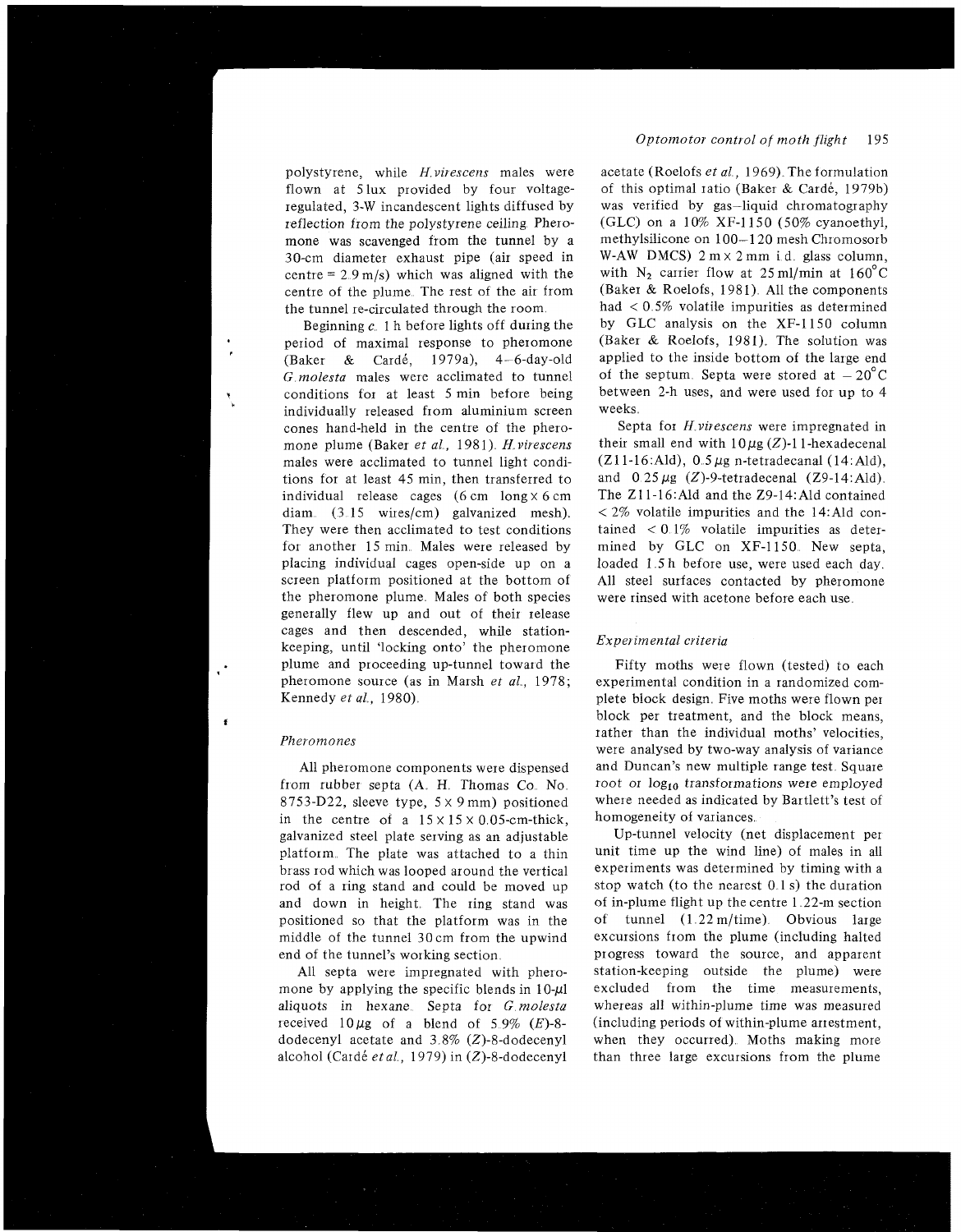# 196 L P *S Kuenen and T C Baker*

were not used. Measuring flight in the centre section gave a reading of the true up-tunnel velocity of males in contact with pheromone and moving above the ground at a steady height and rate Vertical movements during the moths' up-tunnel flights were rarely observed to exceed the boundaries of the time-averaged pheromone plume (i.e. a maximum of  $c$  10 cm).

#### *Experiments*

*Up-tunnel velocity versus flight height*  To test the basic hypothesis that moths maintain a 'preferred' retinal velocity (increase their up-tunnel velocity with increasing flight height) males of each species were tested at 20, 30 and 40 cm above the tunnel floor and changes in up-tunnel velocity were examined Tunnel wind velocity was maintained at 58 cm/s

*Up-tunnel velocity versus flight height and*  wind speed. In order to determine whether wind velocity affected the moths' up-tunnel velocities, the following experiments were performed G *molesta* males' up-tunnel velocities were measured at 20, 40 and 60cm above the floor with tunnel wind velocities of 24-88 cm/s H *virescens* were similarly tested at 20, 30 and 40cm above the tunnel floor with tunnel wind velocities of 24, 58 and 88 cm/s

Up-tunnel velocity versus downwind ground pattern velocity. To verify that it was indeed the height above the ground pattern, not some other tunnel features that mediated the observed up-tunnel velocity changes, we performed several experiments employing a moving floor pattern. Moving the striped floor pattern in the downwind direction can slow, stop, or reverse the net progress toward the source of moths orienting to pheromone (Kennedy & Marsh, 1974; Miller & Roelofs, 1978; Cardé & Hagaman, 1979). If the moths' up-tunnel velocity changes were determined or influenced by height, a higher downwind ground pattern velocity would be required to halt the moths' up-tunnel progress when they flew at greater heights

*H virescens* males were flown at 20 and 30cm above the tunnel floor (tunnel wind velocity was  $58 \text{ cm/s}$ . The ground pattern was moved in the downwind direction and its velocity adjusted to hold the moths stationary in the tunnel. 'Stationary' was defined as the moths making less than 30 cm up-tunnel progress (usually  $< 10 \text{ cm}$ ) in 3s with the floor pattern moving at a constant velocity. H *virescens* males' progress toward the source could not be stopped, only slowed down, while flying at 40 cm above the moving floor. Similarly, G *molesta* males could not be held stationary at any height above 20cm, but further experiments on the reduction of uptunnel velocity by the moving pattern were performed

*G molesta* males were tested at 20, 40 and 60 cm and H *virescens* at 20, 30 and 40cm above the tunnel floor with the ground pattern stationary, or moving in the downwind direction at 60 or lOOcm/s In only these experiments the portion of the pattern prior to the measuring section was covered with green blotting paper because, when the treadmill was moving, most moths would either not leave their flight cages or, upon initiating flight, would be 'swept' quickly out of the tunnel and up the exhaust pipe With the blotting paper in place, however, upon reaching the measuring section with the ground pattern moving, the moths' progress toward the source was either slowed or stopped, and as before, the duration of the flight through the centre 1 22-m measuring section of the tunnel (above) was recorded for those moths that were capable of moving through it If a moth could not move through this section in five attempts it was recorded as an 'infinite moth' and for purposes of calculation 30s of flight time were ascribed to it. From preliminary testing it was observed that  $<$  5% of all moths unable to traverse the measuring section in five attempts could traverse it at all (some moths were observed for more than 10 min)

*Flight control outside the wind tunnel* To ascertain whether uncontrolled visual cues in the tunnel were causing the velocity increases with increasing flight height, G *molesta* males were flown over a larger ground pattern at various heights above the floor of an open room which should have distanced any other visual cues H *virescens* males were not tested

A three-speed window fan with a double layer of cheese-cloth over the output end was placed in the centre of a  $15 \times 6 \times 3$  m room. A floor pattern of alternating black and white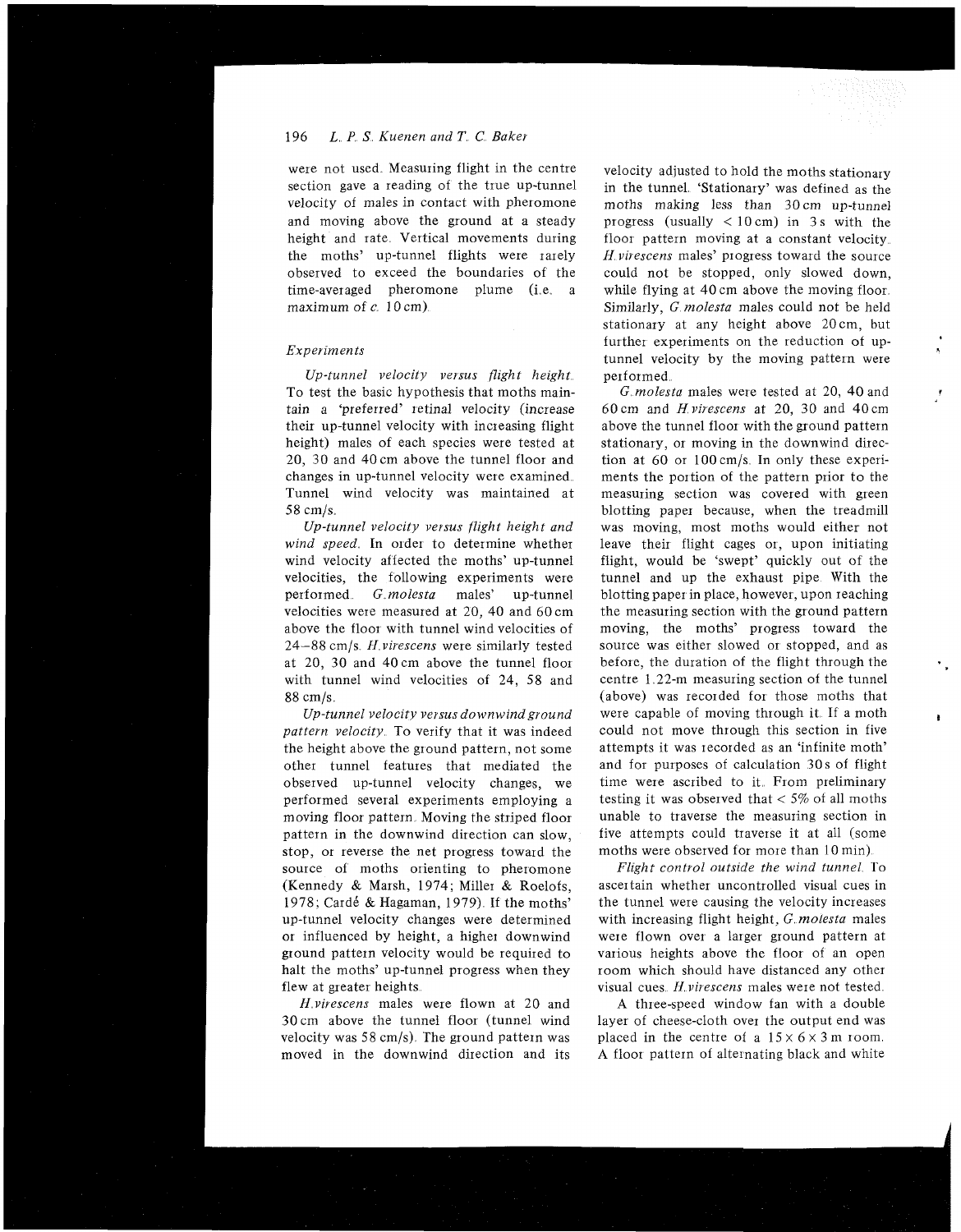10-cm stripes (black stripes painted on newsprint) was placed on the floor downwind of the fan. The adjustable pheromone platform used in the wind tunnel was positioned near the centre of the fan, the fan and platform height being changed together. A narrow horizontal plume was produced that remained level for  $c_{\alpha}$  2 m before beginning to dissipate. The end of the plume was exhausted out an open room door with room air being replaced by the building air conditioning system. Moths were released from screen cones held in the plume at the end of a 1-m rod This added distance eliminated the apparently spontanessince enfinited the apparently spontant-<br>
eous movements toward a vertical object (the **HIG. 2.** Up-tunnel velocities of *G molesta* and experimenter) before the moths locked onto

The *G molesta* were flown at 20, 40 and Fifty m<br>speed, at each point speed, at each point; wind speed, speed, speed, speed, speed, speed, speed, speed, speed, speed, speed, speed, speed, speed, speed, speed, speed, speed 60cm above a striped pattern 1.8 m long  $\times$ 14m wide, and timed as they flew from  $1.15 \text{ m}$  to  $0.35 \text{ m}$  from the front of the fan. The test was then repeated with the striped pattern much larger  $(3.75 \text{ m} \cdot \log x)$  2.75 m wide), and the moths were timed as they flew from  $1.5$  m to  $0.7$  m from the front of the fan. Finally, this latter setup was retested using the fan from the wind tunnel plus its air-smoothing muslin sheets instead of the window fan. This produced a narrow horizontal plume  $> 5$  m long which was directed out the open door, and the moths' flights were timed as they flew from 1.6 m to 0.6 m in front of the muslin sheets.

In these studies, the use of wider treadmill patterns along with the greater distancing of visual cues was designed to test whether or 20 40 60 not size limitations imposed by the tunnel led<br>to any apparent behavioural artefacts.<br> $F = \frac{F}{C}$  as H<sub>E</sub>IG and velocities of Cm of

### **Results**

#### Up-tunnel velocity versus flight height

It is clear that males of both species velocity. increased their up-tunnel velocity as their flight height increased (Fig. 2). For *G. molesta*, the increase was significant only for the differ-<br>the increase was significant only for the differ-<br>*speed* ence between 20 and 40cm up, but for *Hvirescens* the difference between 20 and G *molesta* males exhibited the same signi-30 cm was significant Above 40 cm up, flight ficant increase in up-tunnel velocity when



*H* virescens males flying in a horizontal pheromone the plume. The nearest objects to the moths<br>at the release point were the experimenter's playing placed at three heights. Points along each line<br>having no letters in common are significantly differat the release point were the experimenter's having no letters in common are significantly differ-<br>body and the fan (each c. 2 m distant). ent ( $P < 0.05$ , Duncan's new multiple range test). ent  $(P < 0.05$ , Duncan's new multiple tange test).<br>Fifty males were tested at each point; wind speed,



FIG. 3. Up-tunnel velocities of G *molesta* males flying in a hotizontal phetomone plume placed at three heights and with three tunnel wind velocities (small figures; in cm/s). Points having no letters in common are significantly different  $(P < 0.05$ ,<br>Duncan's new multiple range test). Fifty males were tested for each combination of height and wind

speed changes were negligible (Figs. 3 and 4). their flight height increased from 20 to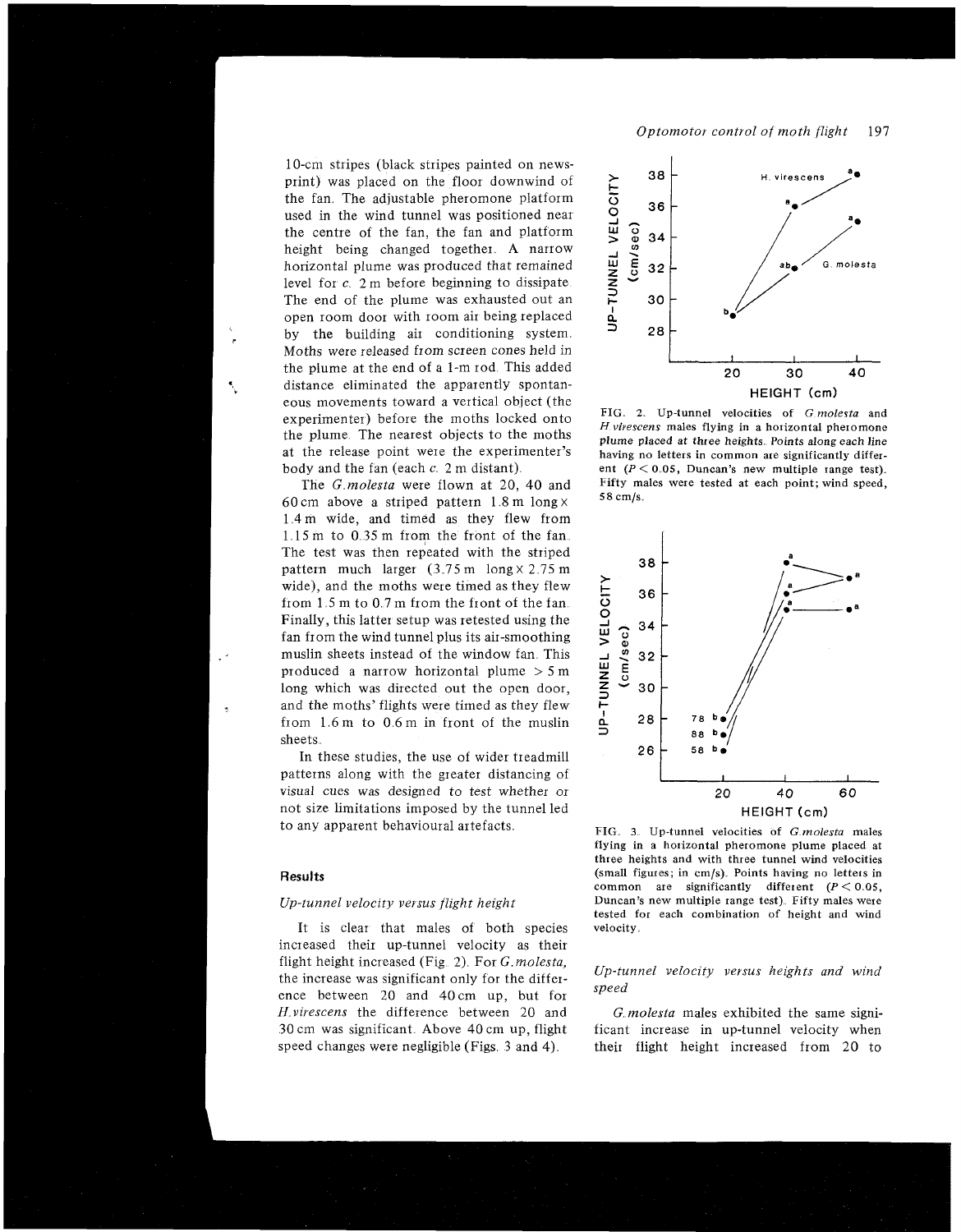198 L P S *Kuenen and T C Baker* 



FIG. 4. Up-tunnel velocities of G *molesta* males flying in a horizontal pheiomone plume placed at three heights and with three tunnel wind velocities Details as in Fig. 3.

40 cm  $(P < 0.05)$  and lack of change above 40 cm at all the wind speeds tested (from 24 to  $88 \text{ cm/s}$  (Figs. 3 and 4)). Wind velocity had no significant effect upon the up-tunnel velocities at any height  $(P > 0.05)$ , implying that the moths were modifying their airspeeds as a consequence of maintaining a constant or 'preferred' retinal velocity

When *H* virescens males were tested similarly, however, the results were not as clear. Between  $20$  and  $40 \text{ cm}$  up, the moths showed no significant increase in their uptunnel velocity in winds of less than 60 cm/s, though at the 88-cm/s wind the increase was just significant (Fig. 5). Flight was not tested at 60cm up, so the 'levelling off seen in G molesta was not detected. Perhaps in part due to its large size relative to the pheromone plume, *Hvirescens* may have been more affected by changes in plume structure at higher wind velocities than G *molesta,* leading to higher up-tunnel velocities at the higher wind velocities, where the time-averaged plume and lateral flight excursions were both narrower

# *Up-tunnel progress versus down-tunnel ground pattern velocity*

When they were flying upwind at a height of 20 cm, *H virescens* males could be stopped by moving the ground pattern in the downtunnel direction at a mean velocity of 44 cm/s



FIG **5,** Up-tunnel velocities of H *virescens* males flying in a horizontal pheromone plume placed at three heights and with three tunnel wind velocities. Details as in Fig. **3.** 

To stop them at the 30-cm flight height required a significantly faster mean ground pattern velocity of 60 cm/s ( $P < 0.05$ ). This supports the results of the earlier experiments that the height of flight above the ground influenced up-tunnel velocities As indicated in Materials and Methods, neither *H virescens*  nor *G molesta* males could be heldin stationary flight at a 40-cm flight height above the moving ground pattern at up to the treadmill's maximum down-tunnel velocity

When *G,molesta* males were tested at constant ground pattern velocities while flying at 20, 40 or 60 cm above the tunnel floor, the same trend of increases in up-tunnel velocity with height was seen as when the ground pattern was stationary (Fig. 6). However, at 20 cm up, the up-tunnel velocities were much lower when the floor was moving, apparently due to the greater ventral image velocity produced by the moving pattern. At this height many moths could not traverse the measuring section of the tunnel, and at the higher pattern velocity only fourteen of the fifty moths initiating up-tunnel flight traversed the measuring section of the tunnel compared with twenty-nine out of fifty doing so at the lower pattern velocity and fifty out of fifty doing so for the stationary pattern. The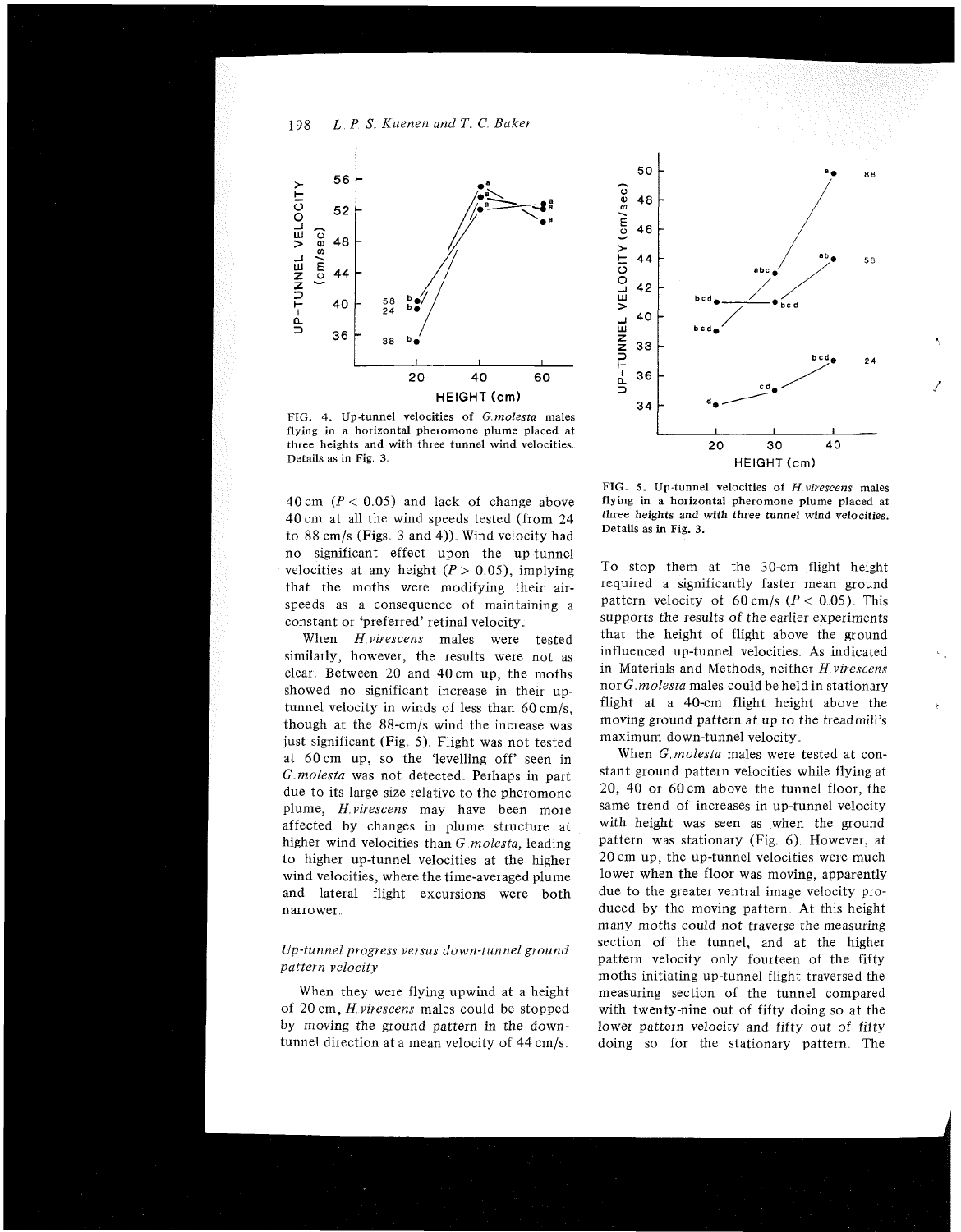Optomotor control of moth flight 199





45 **STATIONARY** UP-TUNNEL VELOCITY (cm/sec) 40 35 30 25 20 15 10 100 5 HEIGHT (crn) **20** 30 **40** 

FIG. 7. Up-tunnel velocities of H.virescens males flying in a horizontal pheromone plume tested against ground pattern movement as for G.molesta in Fig. 6. Details as in Fig. 6.

moving pattern had no significant effect at the 60-cm flight height

As for *G molesta*, when *H virescens* were tested with constant ground pattern velocities, . the higher ground pattern velocity decreased the males' up-tunnel velocity more than the lower pattern velocity did  $(Fig. 7)$ . At the 20 cm height and higher pattern velocity only three out of fifty males traversed the measuring section of the tunnel compared with twentyone out of fifty doing so for the lower pattern velocity, and fifty out of fifty when the pattern was stationary The moving ground pattern significantly reduced the up-tunnel velocities relative to flight over the stationary pattern at all three heights. The lack of a significant increase in up-tunnel velocity with height by the control moths is similar to that at low wind speeds shown in Fig. 5.

### Flight control outside the wind tunnel

14

of ground velocity changes with flight height to have an upper limit under our experimental in the large open room as they did while conditions. These results lend support to flying in the tunnel (Fig. 8): there was a signi- Kennedy's (1951) optomotor hypothesis of ficant ground velocity increase when flight flight speed control in relation to height and

height was raised from 20 to 40 cm, but none when it was further raised to 60cm. These results occurred whether the patterned section of floor beneath the males was about as narrow as the wind tunnel treadmill (140 cm) or much wider (275 cm), and whether the wind was produced by the window fan or by the smoothed airflow from the tunnel's fan system. The levelling off of ground velocity increase above 40 cm therefore appears not to have been caused by a flight tunnel artefact due to visual cues from the ceiling or wall reflections, etc

#### **Discussion**

It is clear from the above experiments that, while orienting toward a pheromone source, males of these two species generally increased their ground velocity as their height of flight increased. This increase in ground velocity *G molesta* males exhibited the same pattern was independent of wind velocity and appeared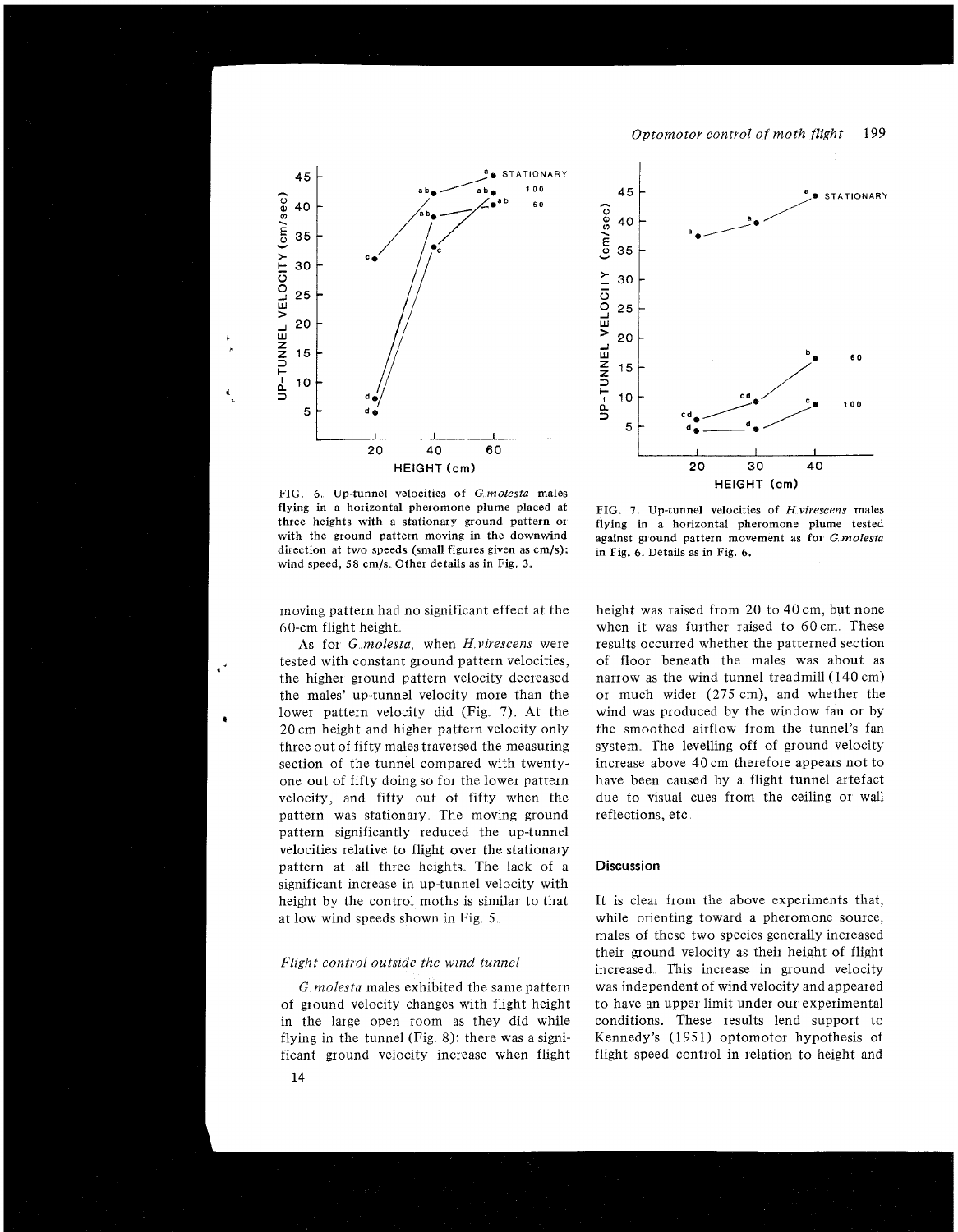# 200 *L. P S Kuenen and T. C. Baker*



FIG 8. Ground velocity of **G** *molesta* males flying in a horizontal pheromone plume placed at three heights in an open room. Velocities are means from three experiments (see text) **A** total of 105 males were tested at each height. Other details as in Fig. 3.

wind velocity. The technique of flying moths in a pheromone plume restricted the flight height of the moths to within a few centimetres about the plume axis This appears to be the first clear experimental demonstration of the effects of flight height on the ground velocity of untethered insects

For *G molesta* and for *H virescens* throughout the heights tested, ground velocity varied in relation to flight height only up to a maximum, where velocity no longer increased significantly (Figs.  $2, 3, 4$  and 8). It may be that this levelling off of the velocity increase is a manifestation of a true 'maximum compensatory height' which may be due to one of the following conditions (Kennedy, 1951): (1) the ground pattern was no longer resolvable; (2) the moths could not further increase their airspeed to make noticeable changes in the retinal velocity, i e they had reached their physiological limits of airspeed. However, preliminary experiments (Kuenen & Baker, unpublished) indicate that G *molesta* males can maintain (at least briefly) airspeeds of more than 2.5 m/s, well above the airspeeds observed in the present experiments Moreover, if the ground pattern were no longer resolvable, then up-tunnel progress toward the source could no longer continue (Kennedy, 1940) unless other visual cues were employed Therefore, although a maximum compensatory height with respect to the ground pattern may have been reached in these experiments, other visual cues may have augmented the levelling off effect

When *H virescens* males were flown at 20 and 30 cm above a stationary floor pattern, their up-tunnel velocities were 29 and 36 cm/s, respectively (Fig. 2). When the pattern was moved downwind to reduce their up-tunnel velocities to zero, however, the pattern velocities needed to accomplish this were 44 and  $60 \text{ cm/s}$ , i.e. greater than the flight speeds. This indicates that the moths must have been receiving information from stationary visual cues in the tunnel or the surrounding room

G *molesta* males flying in an open room also exhibited a levelling off of ground velocity at 60 cm, just as they did in the tunnel, so extraneous visual cues from within the tunnel **<sup>b</sup>** may not have been involved for them Room cues, however, may have been, including those from the experimenter and fan,  $c<sub>c</sub>$  2 m away. A moth's ground velocity would then be the resultant of all the appropriate visual inputs, and in order to induce stationary flight, a higher than predicted ground pattern speed would be required to balance the inputs from the stationary room cues The relative input in terms of area of the eye exposed or the degree to which each input is used (David, 1979; Jeanrot *et al.*, 1981; Moore *et al.*, 1981) must be determined for these moths by future experiments

If it is the relative inputs of all visual cues that determine the ground velocity of the moth, we may assume that the ground pattern no longer measurably influenced the moths' flight velocity when the 60cm height was reached by G *molesta* This assumption is supported by the observation that the highest flying G *molesta* moths' ground velocities could not be slowed significantly by the ground pattern moving in the down-tunnel direction at speeds up to 200 cm/s Presumably these moths then set their 'ground' velocity by other visual cues It is interesting that *Choristoneura fumiferana* (Clemens) males' velocities of flight toward a pheromone source are more strongly influenced by an overhead moving pattern than by a ventral one *(C* I Sanders, personal communication)

The diagram in Fig. 1 implies that doubling the height should result in a doubling of the ground velocity, which should happen if the angular velocity of image motion is to remain constant. This did not occur in any of our experiments In fact, even though significant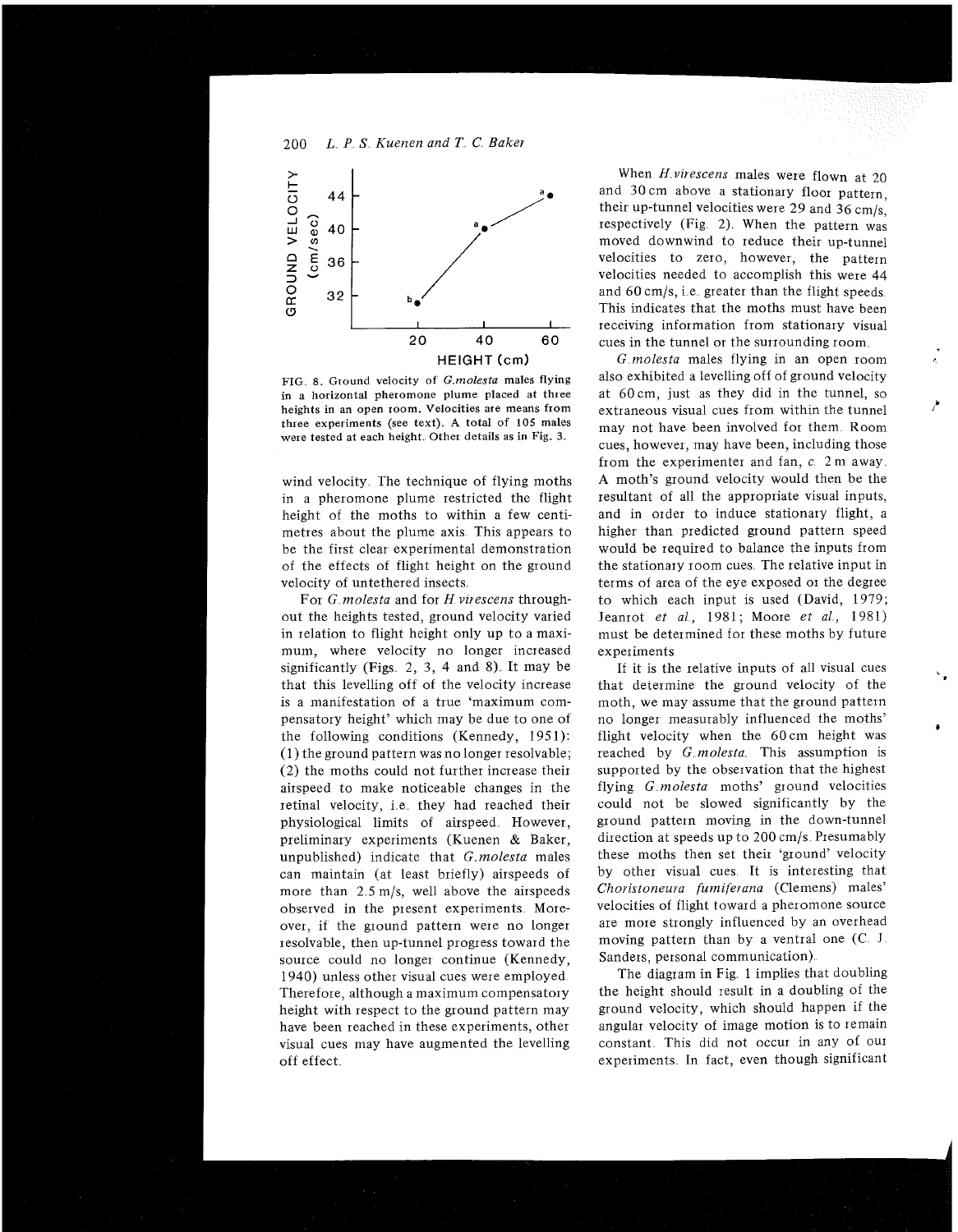increases in up-tunnel velocity occuned with increased flight height, angular velocity actually decreased In the initial experiment with *G* molesta, for example, the males' mean ventral image velocity decreased from 83"/s at the 20 cm height to  $50^{\circ}/s$  at the 40 cm height. Similarly, when the ground pattern was used to stop the upwind progress of H *virescens*  males, the angular velocity of ventral image motion (ground pattern) was slightly less for males at the 30 cm height  $(115^{\circ}/s)$  than for males at the 20 cm height  $(126^{\circ}/s)$ .

In the light of the implication that the moths use visual cues other than those from the ground pattern, this lack of maintenance of constant angular velocity of ventral image motion is not inconsistent. It is possible that the balancing of inputs from all visual cues led to a mediating of the effects of height on ground velocity and as a consequence resulted in a lower ventral angular velocity of image motion than would be expected if the moths were watching only the ground below them

maintain their constant ground velocities, the optimal positioning of plumes over visual moths necessarily changed their airspeeds patterns for the average wind velocities of an directly with the changes in tunnel wind area Males flying in plumes high above a velocities (Kennedy, 1940; Marsh *et al.*, 1978). surface pattern at low wind velocities might Despite our inability at this time to deduce the cause of the upper limit on ground velocity of the moths orienting in our tunnel, it is clear that an optomotor system allowed G, *molesta*  males to maintain a constant ground velocity even under vaiying tunnel wind velocities. To

changes occurred with even relatively small in order to attain a preferred retinal velocity changes  $(10-20 \text{ cm})$  in flight height above the Conversely, at higher wind velocities high striped floor pattern, whereas Kennedy's above a surface, the airspeed necessary to (1951) optomotor hypothesis, based on field attain the preferred retinal velocity may be observations of migratory locusts, expected physiologically expensive or impossible to changes of height in the order of metres to achieve In both cases trap catches would be produce changes in ground velocity This reduced at high heights relative to lower ones difference may merely reflect the ecological where conditions allowing more favourable and behavioural constraints placed on mate- ground velocities and airspeeds would occur finding compared with migration In nature It is conceivable that at high trap heights male Lepidoptera orienting toward a female over a visually fine-grained crop canopy, the will be in close proximity to ventral, lateral ground pattern would become unresolvable to or dorsal visual cues, since females 'call' the moth's eves, making optomotor anemowhile on plant surfaces, usually during low taxis to the pheromone source impossible wind velocities (Kaae & Shorey, 1972). This unless enough lateral visual cues were nearby. close proximity to visual cues, coupled with Thus, pheromone traps above the maximum the requirement for speed and accuracy of compensatory height would have minimal orientation to both maintain plume contact effectiveness Our knowledge of the mechan-

### *Optomotor control of moth flight* 201

males do, may have led to the evolution of a finely tuned optomotor system sensitive to small changes in the visual field

Migratory locusts, on the other hand, are evidently selected for traits that allow much greater flight altitudes as well as ground velocities Their optomotor system may be optimal for the conditions of rapid displacement over open ground, and may not be tuned to small course or track adjustments. Kennedy (1951) measured locust ground speeds in the order of 3-4 m/s and their airspeeds were often considerably higher, whereas the highest mean up-tunnel velocity measured by us for either moth species was 0 5m/s and the highest mean airspeed was  $1.38 \text{ m/s}$ .

It is possible that the constraints imposed by preferred retinal velocities and maximum compensatory heights could significantly affect captures of males in pheromone traps Optimum trap heights have been empirically determined for some moth species (Lewis & Macaulay, 1976; Marks, 1978; Riedl *et al,*  1979), although no clear explanation has been given as to why particular heights are best fox captures

In our tunnel, significant ground velocity tend to fly too fast to maintain plume contact The preferential capture may reflect the pre-pheromone stratification of flying males in the population, or may be indicative of

the moth's eyes, making optomotor anemoand successfully locate the caller before other isms regulating flight and orientation is far